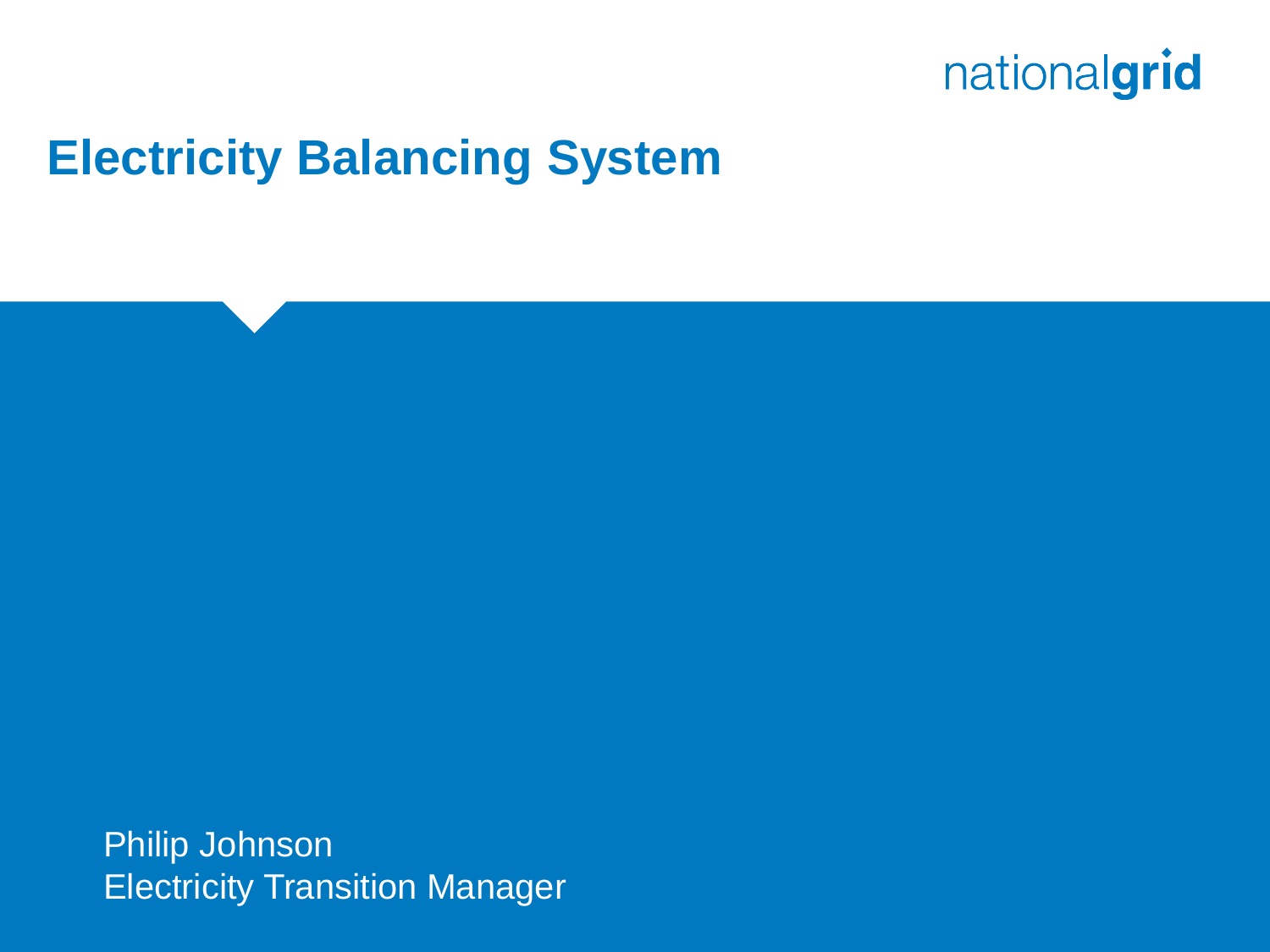## **Re-cap What is being changed**

The BM system is used for managing frequency and power flow in real time. Originally developed by the CEGB, it has now reached 'end-of-life' and is being replaced by the EBS system



The BM is essentially an manual system designed in 1980"s to allow for the control of a handful of coal units

It now has to handle 100s of balancing units so manual balancing can be "difficult" during high wind

The EBS incorporates automated dispatch which will provide significant improvement to frequency control

A key implementation objective for the EBS is not to change existing interfaces to industry participants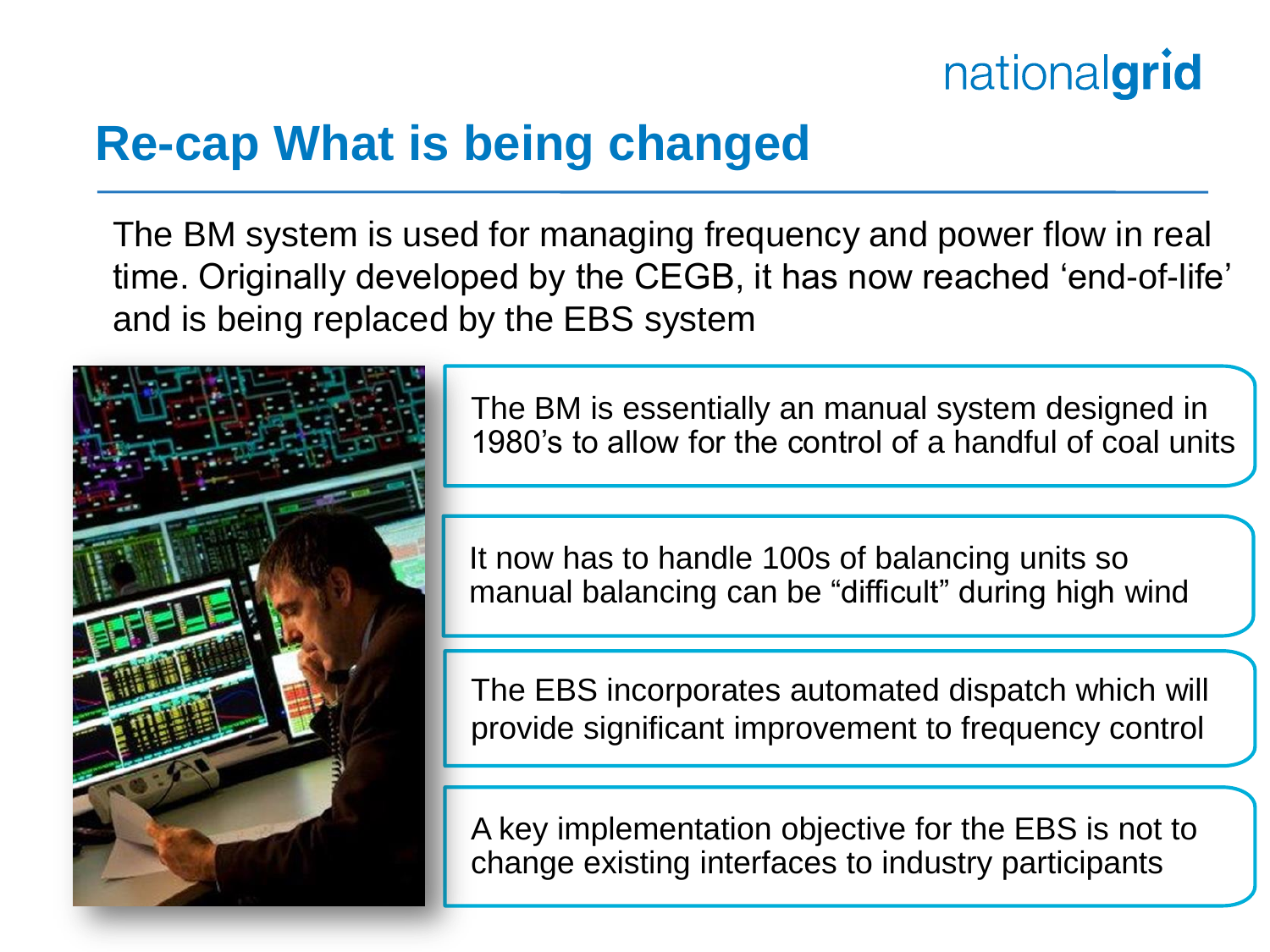## **Transition in stages**

The project is now at the point of transition from BM to EBS. The transition plan has at its heart the key objective of maintaining real-time control of the power system under all circumstances



A staged approach will be used to transfer control from the BM system to the new EBS system

Day ahead scheduling, Intraday scheduling and Real time despatch will be transferred over in stages

This staged approach will allow for reversion back to the BM system up until the final transition stage

The decision to switch off the BM system will be taken once the new EBS system has been established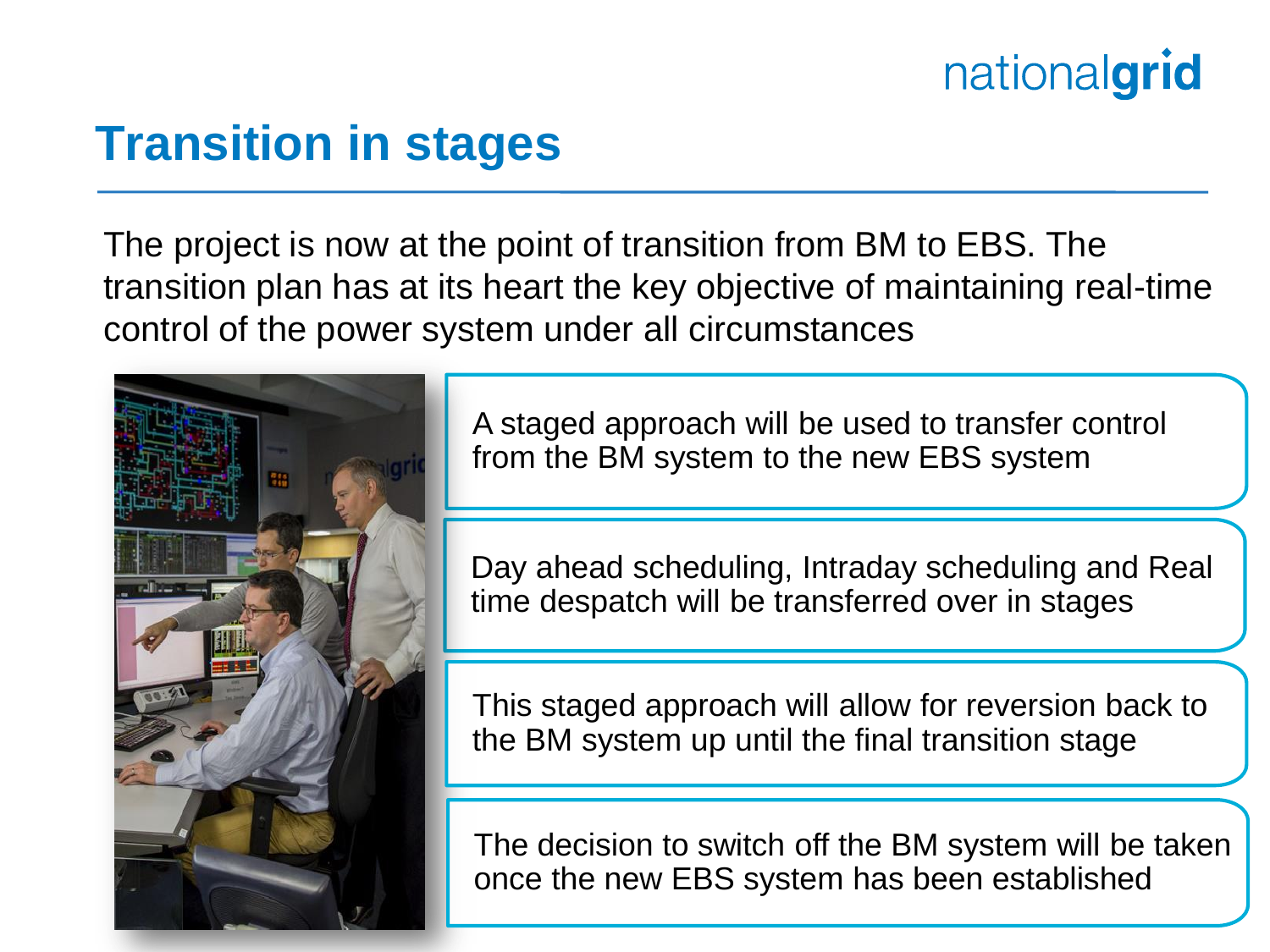#### **Entry criteria**

A number of entry criteria have been developed for EBS Go-live to ensure transfer can be achieved in a smooth way. These criteria are being tracked by three teams

| <b>Operational</b>                                                     | <b>IT Support</b>                                  | <b>Commercial</b>                                                        |
|------------------------------------------------------------------------|----------------------------------------------------|--------------------------------------------------------------------------|
| Staff trained and                                                      | <b>Staff trained and</b>                           | Algorithm analysed to                                                    |
| authorised to use the                                                  | authorised to support                              | validate economic                                                        |
| system                                                                 | the system                                         | decisions                                                                |
| <b>Scheduling parallel</b>                                             | Site failover tests                                | <b>EBS</b> outputs                                                       |
| run has proved                                                         | completed to proves                                | compared with BM to                                                      |
| process                                                                | system resilience                                  | validate variations                                                      |
| <b>Pre-dispatch trials</b><br>have proved Auto<br><b>BOA stability</b> | Vendor support &<br>escalation process in<br>place | Impact of auto BOA<br>$\bullet$<br>volumes on cash out<br>price assessed |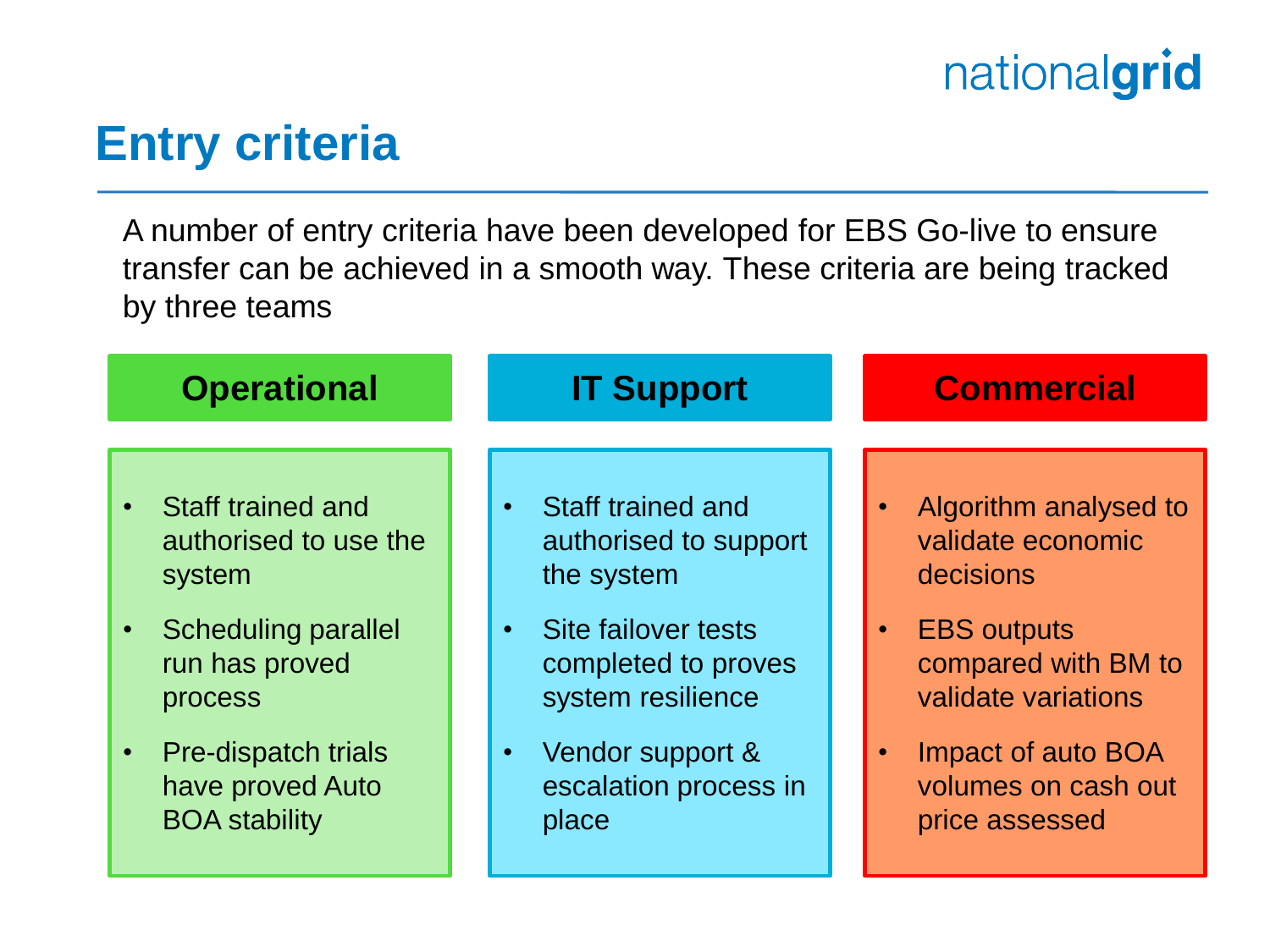## **Complex transition**

The EBS scheduling parallel run started on 15 August. However, the time required for the transition had been underestimated. As a consequence a new timeline has now had to be developed



Control operators require more time to fully come up to speed with the complexity of the EBS system

Undertaking scheduling parallel running coincident with despatch training causing learning overload

Some of the technical functionality was still requiring workarounds that were increasing task complexity

Authorisation needs to be delayed to allow control operators to become proficient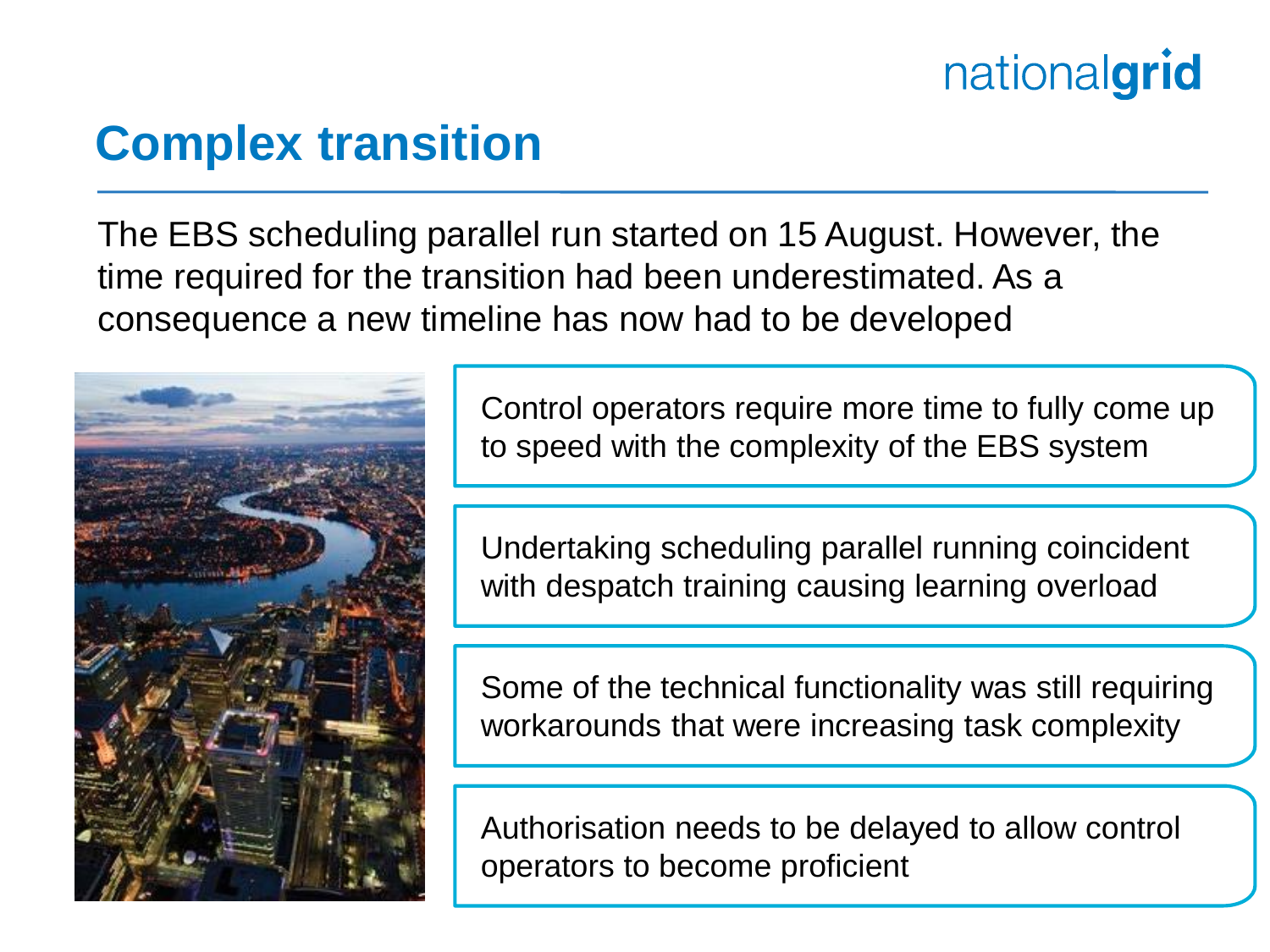

#### **Revised Go-live timetable**

A revised draft time line has now been developed and is now being validated internally and socialised with industry participants



Staged approach of transfer of control from the BM system to the new EBS system

Scheduling will be undertaken in parallel with the BM until scheduling is established Short duration dispatch pre-trials to prove the solution will retain BM in fast back-up

Dispatch training will start in the new year